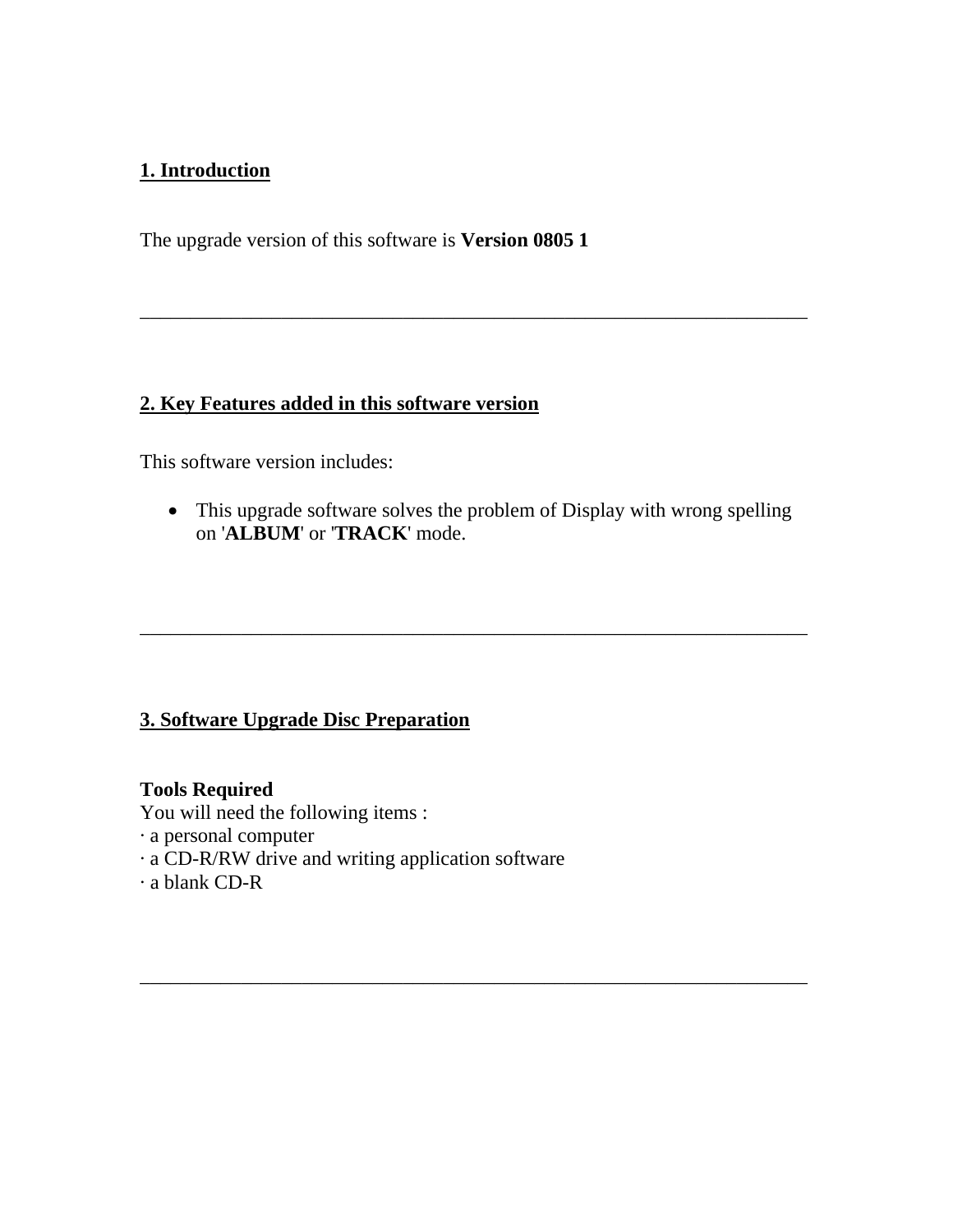#### **4. Software Version Verification Procedure**

It is important to write down the system version information of your set before you start the upgrade procedure. This information is also useful in case you need to call Philips Customer Care Center.

**\_\_\_\_\_\_\_\_\_\_\_\_\_\_\_\_\_\_\_\_\_\_\_\_\_\_\_\_\_\_\_\_\_\_\_\_\_\_\_\_\_\_\_\_\_\_\_\_\_\_\_\_\_\_\_\_\_\_\_\_\_\_\_\_\_\_** 

**\_\_\_\_\_\_\_\_\_\_\_\_\_\_\_\_\_\_\_\_\_\_\_\_\_\_\_\_\_\_\_\_\_\_\_\_\_\_\_\_\_\_\_\_\_\_\_\_\_\_\_\_\_\_\_\_\_\_\_\_\_\_\_\_\_\_** 

- 1) Keep no disc in DVD tray.
- 2) Press <**STOP**><**1**><**2**><**3**> on the Remote Control.
- 3) The software version is displayed on the TV screen.

#### **5. How to download the software to your computer**

1) Click the link to save the software on your computer.



2) Unzip the .zip file and extract files into your PC.

**Note: Do not rename the filename**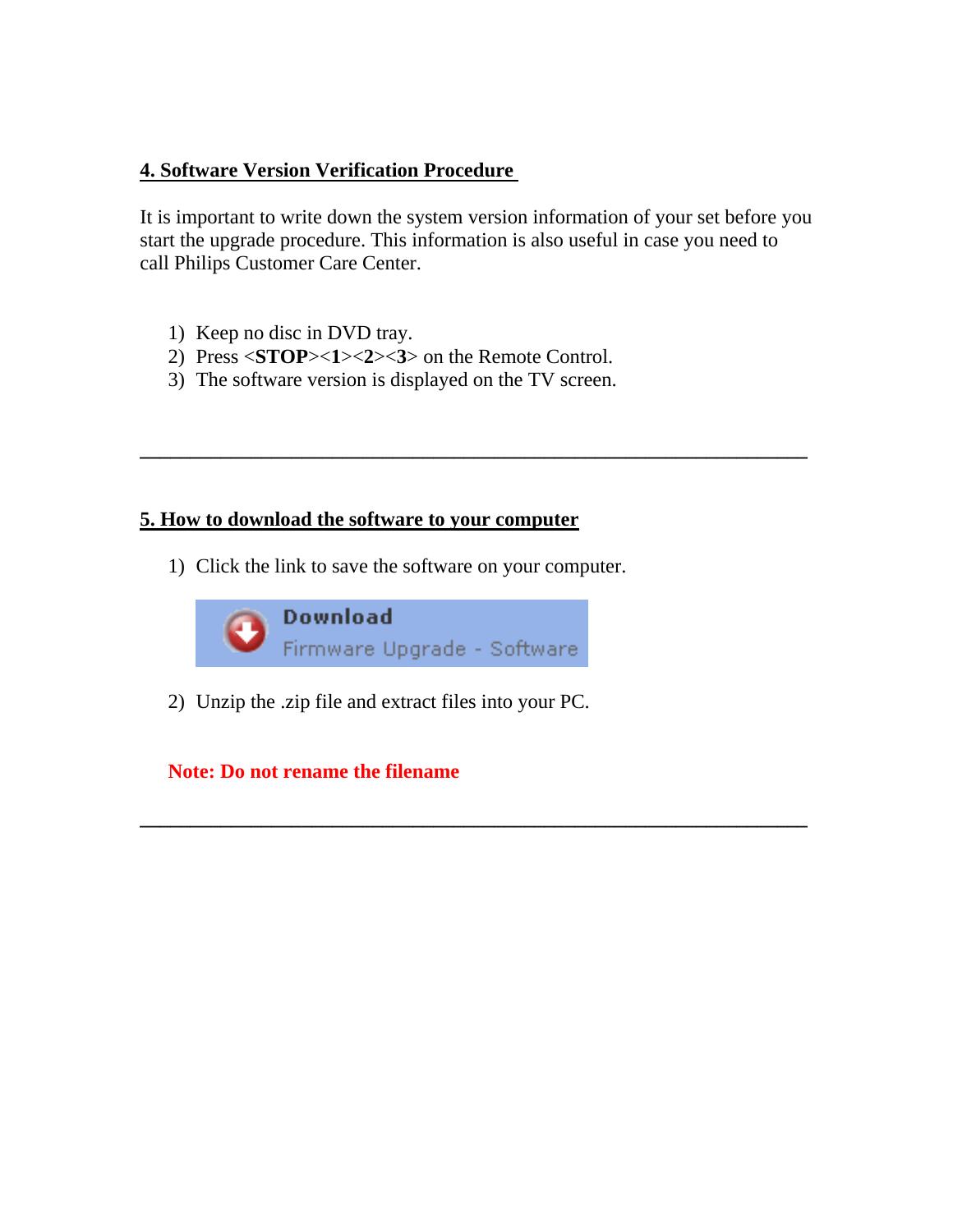#### **6. Steps to upgrade FW-D550 / FW-D596**

- 1. Burn the files to blank CD R or CDRW, using the following settings :
	- · File System CD-ROM ISO Level 2
	- · Mode 1/2/XA
	- · Character set ISO 9660
	- · Finalised, single session
	- · **Write speed slow (e.g. 2x, 4x)**

Finalize the disc. (The application may do this automatically.) **NOTE : Packet writing application for drag & drop copying cannot be used for creating an upgrade disc. Use only a dedicated CD writing application allowing 'disc at once' recording. No UDF setting as well.**

- 2. Power up the set and open the DVD tray.
- 3. Insert the prepared upgrade CD-ROM.
- 4. Close the tray and the set will auto read the disc.
- 5. Upon recognize the disc, the set will start to download the new firmware. The TV screen will show the following messages in sequence : "**Disc reading**" "**Erase**" "**Writing**" "**Done**" "**Open**"
- 6. The whole process takes less than 2 minutes after which the set shuts down automatically and the TV screen becomes dark.

**Note: Do not press any buttons or interrupt the mains supply during the entire upgrading process, otherwise the set may become defective.**

**\_\_\_\_\_\_\_\_\_\_\_\_\_\_\_\_\_\_\_\_\_\_\_\_\_\_\_\_\_\_\_\_\_\_\_\_\_\_\_\_\_\_\_\_\_\_\_\_\_\_\_\_\_\_\_\_\_\_\_\_\_\_\_\_\_\_** 

- 7. Unplug & replug the mains cable
- 8. Press "**Open**" key directly and remove Upgrade CD-ROM.